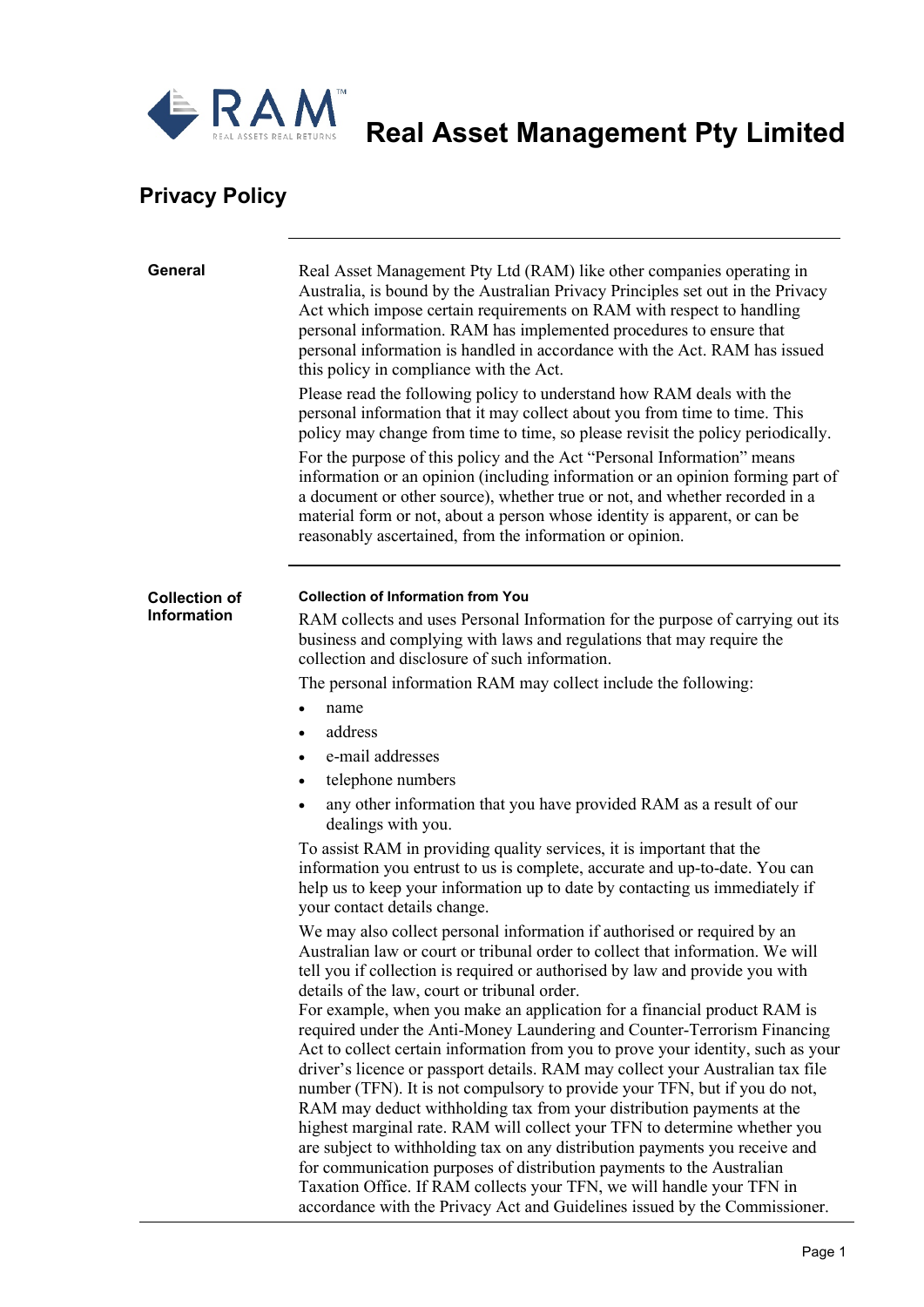RAM may also be required to ask about your tax residency status under taxation information sharing agreements the Australian Government has in place with other countries. For example, a tax treaty between Australia and the United States formed under US law (Foreign Account Tax Compliance Act) requires RAM to ask investors in our funds whether they are US citizens or US tax residents when they make an application. If you are a tax resident of another country, the relevant treaty or law may require us to collect your relevant foreign tax identification number. **Collection of Information from Third Parties** With your consent, RAM may collect personal information from a third party or it may collect information from sources you would reasonably expect, for example, information extracted from publicly available sources such as public domain websites or telephone directories. RAM may also collect information about how you use our or other websites to help us better tailor our services to you. For example, RAM may do this when you click on a link from the RAM website or visit a website which displays a RAM advertisement. Usually, the information we collect in this way is general information only derived from cookies – such as the number of visitors to a site or statistics about how a site is browsed – and does not identify you. If RAM does identify you with this information (for example, if you have been logged onto an online RAM service), any use or disclosure of that information will be in accordance with this Privacy Policy. **Collection of Sensitive Information Collection of Sensitive Information from You** Sensitive information is personal information about a person's racial or ethnic origin, political opinion, membership of a political association, religious

beliefs or affiliations, philosophical beliefs, membership of a professional or trade association, membership of a trade union, sexual orientation or practices, criminal record, genetic information or health information.

RAM will not collect, use or disclose sensitive information about you unless we need the information for one of our functions or activities and we have your consent (or we are legally required to do so).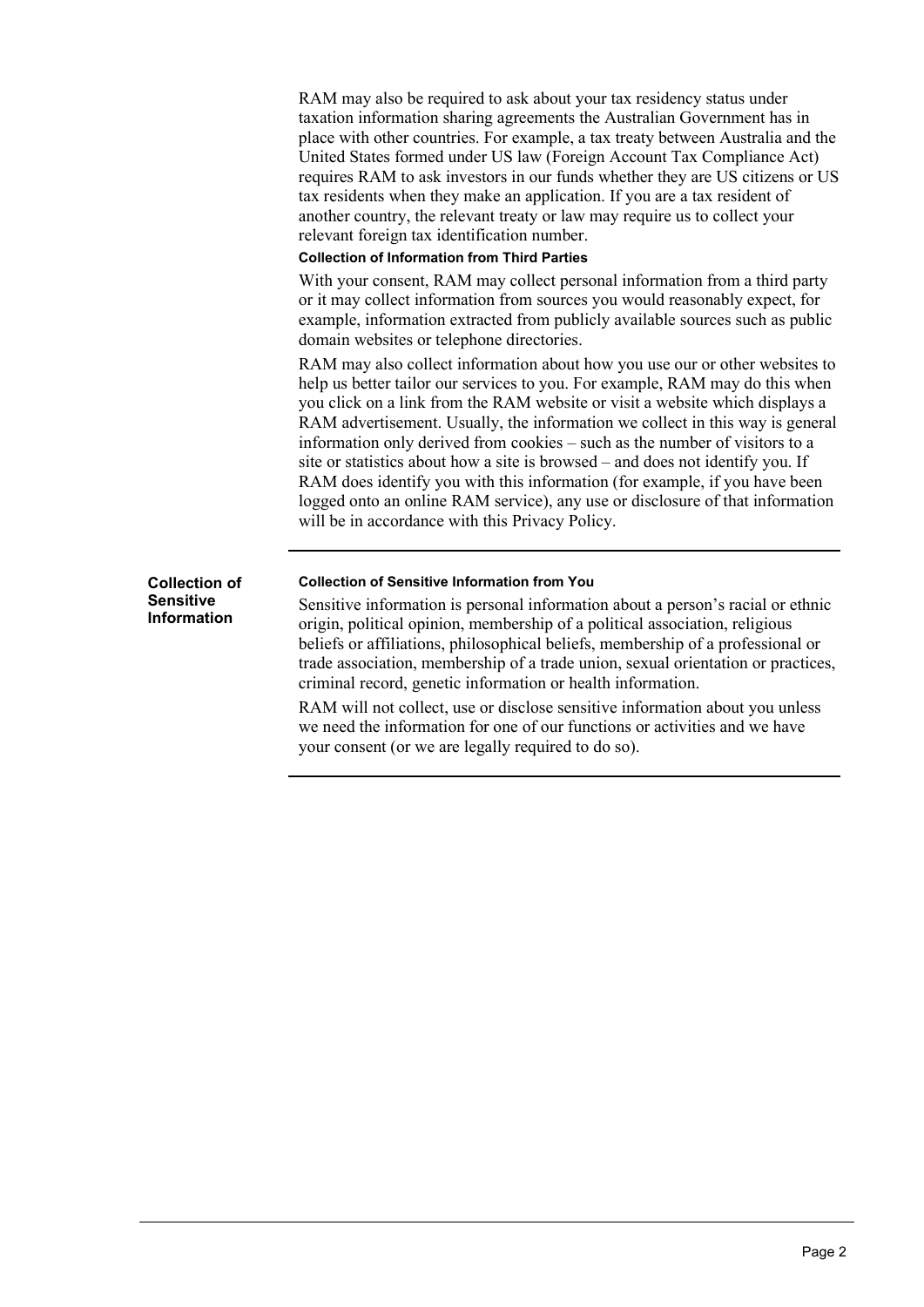**Use and Disclosure Of Personal Information**

## **How we may use and disclose your personal information**

RAM may use and disclose personal information we collect about you for several purposes including:

- to consider your request for a product or service;
- to enable RAM to provide a product or service;
- to tell you about other products and services that may be of interest to you;
- to manage accounts and perform other administrative and operational tasks (including risk management, systems development and testing, staff training and market or customer satisfaction research);
- to consider any concerns or complaints you raise against RAM and/or to manage any legal action between you and RAM;
- to prevent or investigate any actual or suspected fraud, unlawful activity or misconduct;
- to identify you or establish your tax status under any Australian or foreign legislation, regulation or treaty pursuant to an agreement with any tax authority; and
- as required by relevant laws, regulations, codes of practice and external payment systems.

If RAM uses your personal information for direct marketing of its products or services, it will provide you with the opportunity, at the point of our first contact and at any time afterwards at your request to decline receipt of any further marketing information. Otherwise, RAM will neither use nor disclose your Personal Information that is not related to the purpose for which we collected your information in the first place without your consent, unless:

- 1. It is required for public health or public safety or other emergency reasons; or
- 2. It is required to investigate or report suspected fraud or unlawful activity; or
- 3. It is required or authorised by law; or
- 4. RAM believes that the use or disclosure is reasonably necessary for one or more of the following by or on behalf of an enforcement body:
	- a. the prevention, detection, investigation, prosecution or punishment of criminal offences, breaches of a law imposing a penalty or sanction or breaches of a prescribed law;
	- b. the enforcement of laws relating to the confiscation of the proceeds of crime;
	- c. the protection of the public revenue;
	- d. the prevention, detection, investigation or remedying of seriously improper conduct or prescribed conduct;
	- e. the preparation for, or conduct of, proceedings before any court or tribunal, or implementation of the orders of a court or tribunal.

**Disclosing your Personal Information Overseas** RAM may need to disclose your personal information to organisations overseas. These overseas organisations are service providers, including related entities, which perform a range of technology, operational and customer service functions on RAM's behalf. These entities are located in Hong Kong. RAM will not transfer personal information outside Australia unless RAM reasonably believes that the recipient of the information is subject to a law, binding scheme or contract providing the same standards of protection of personal information as provided for under the Australian Privacy Principles.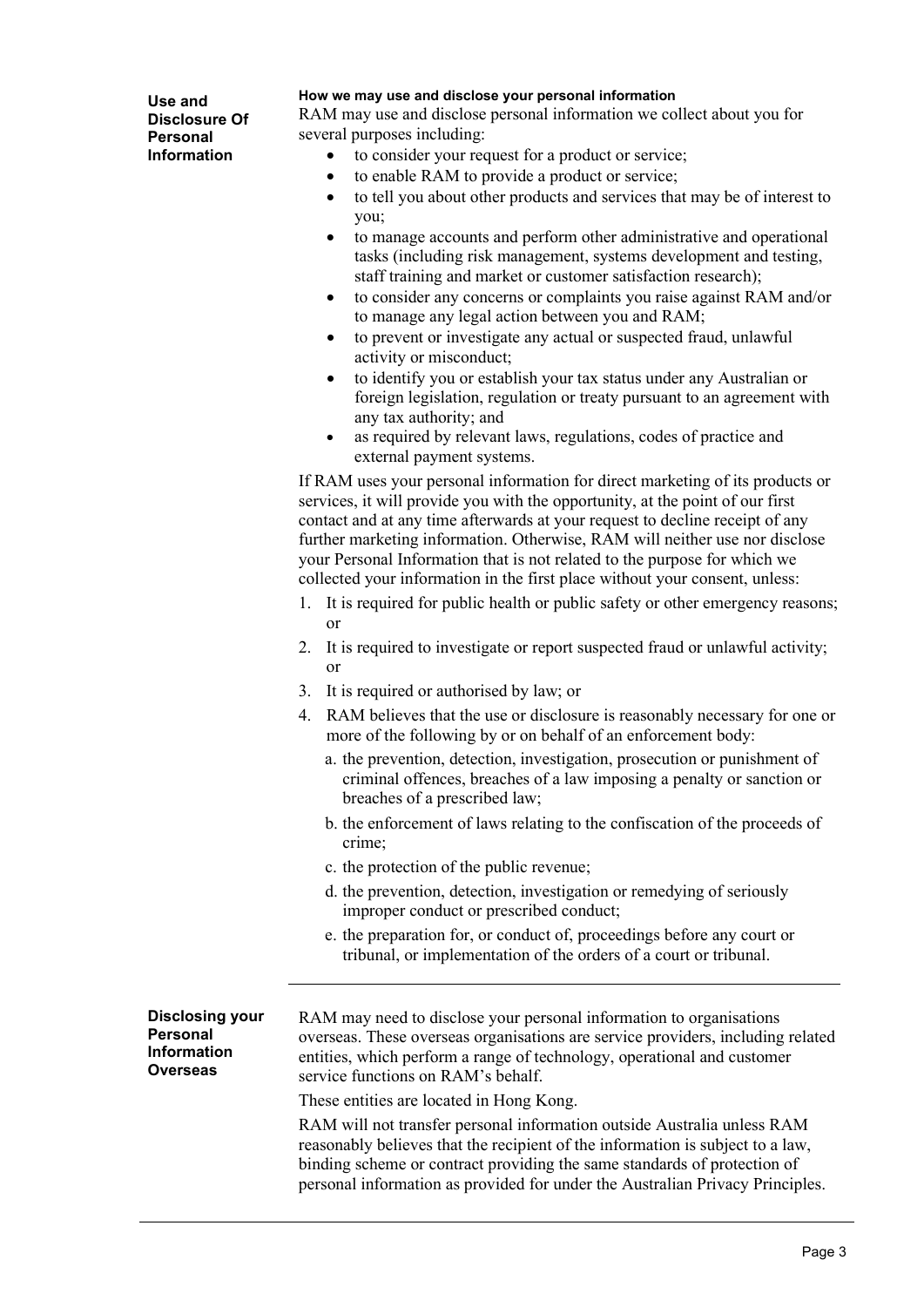| <b>Data Quality</b>  | RAM will take reasonable steps to ensure that your personal information is<br>accurate, complete and current.<br>RAM will take reasonable steps to destroy or permanently de-identify your<br>personal information, if it is no longer needed for any purpose for which the<br>information may be used or disclosed under the Use and Disclosure section of<br>this policy.                                                                                                                                                                                                                                                                                                                                                                                                                                                                                                                                                                                                                                                                                                                                                                                                                                                                                              |
|----------------------|--------------------------------------------------------------------------------------------------------------------------------------------------------------------------------------------------------------------------------------------------------------------------------------------------------------------------------------------------------------------------------------------------------------------------------------------------------------------------------------------------------------------------------------------------------------------------------------------------------------------------------------------------------------------------------------------------------------------------------------------------------------------------------------------------------------------------------------------------------------------------------------------------------------------------------------------------------------------------------------------------------------------------------------------------------------------------------------------------------------------------------------------------------------------------------------------------------------------------------------------------------------------------|
| <b>Data Security</b> | RAM will protect your Personal Information from misuse and loss and from<br>unauthorised access, modification or disclosure.<br>RAM may store your personal information in hardcopy documents or<br>electronically. RAM maintains physical security, such as locks and security<br>systems, over our paper and electronic data stores and premises. RAM also<br>maintains computer and network security. For example, RAM uses firewalls<br>(security measures for the internet) and other security measures such as<br>identification codes and passwords to control access to computer systems.<br>RAM continually maintains and monitors its online security systems to ensure<br>that RAM's online services are secure and that your personal information is<br>appropriately protected when you use these services.<br>We require you to keep any personal identification numbers (PIN), passwords<br>and access codes confidential and secure at all times. This means that you<br>should not disclose your PIN, passwords or access codes to any other person.<br>You should contact RAM immediately if you believe that your PIN, passwords<br>or access codes may have been disclosed to another person or if you would<br>like to change your PIN or password. |
| <b>Transparency</b>  | RAM Privacy Policy is posted to www.ram.com.au (the company's website).<br>A (.pdf format) or hard copy of the policy can be made available on request.                                                                                                                                                                                                                                                                                                                                                                                                                                                                                                                                                                                                                                                                                                                                                                                                                                                                                                                                                                                                                                                                                                                  |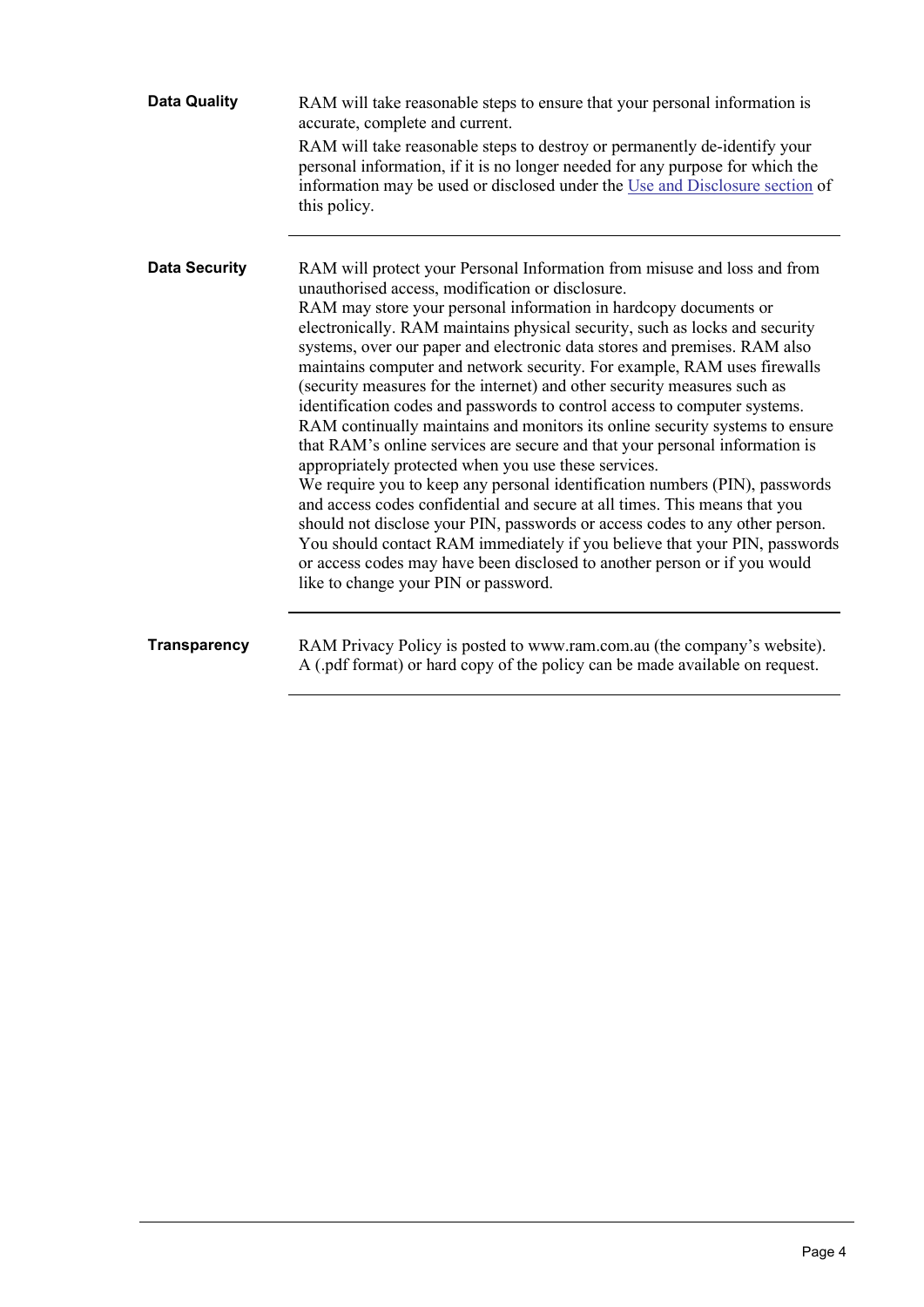## **Access and Correction**

If you wish to verify what information (if any) RAM holds on you and/ or whether that information held is correct, you may either:

- email [info@ram.com.au](mailto:info@ram.com.au) or
- apply in writing to:

Real Asset Management Pty Ltd Suite 3101 Level 31, Australia Square 264 George Street Sydney NSW 2000

RAM will take reasonable steps to confirm the identity of the person making the request and will endeavour to respond within 14 business days of receiving the request. However, where the request is more complex or time consuming to comply with, RAM will endeavour to provide access to the information requested within 28 business days.

RAM reserves the right to deny access to personal information if providing access:

- a. could pose a possible threat to life or health; or
- b. could cause an unreasonable impact on the privacy of others; or
- c. would be in response to a frivolous or vexatious request; or
- d. relates to existing or anticipated legal proceedings which could be prejudiced as a result; or
- e. relates to existing or anticipated commercial negotiations involving RAM, and RAM legitimate commercial interests could be prejudiced as a result; or
- f. is in any way unlawful; or
- g. would be likely to prejudice an investigation of possible unlawful activity; or
- h. would circumvent a request to RAM by an enforcement body performing a lawful security function to not provide access to the information because providing access would jeopardise national security; or
- i. would likely prejudice:
	- (i) the prevention, detection, investigation, prosecution of criminal offences, breaches of the law imposing a penalty or sanction or breaches of prescribed law; or
	- (ii) the enforcement of laws relating to the confiscation of the proceeds of crime; or
	- (iii) the protection of public revenue; or
	- (iv) the prevention, detection, investigation or remedying of seriously improper conduct or prescribed conduct; or
	- (v) the preparation for, or conduct of, proceedings before any court or tribunal, or implementation of its orders by or on behalf of an enforcement body.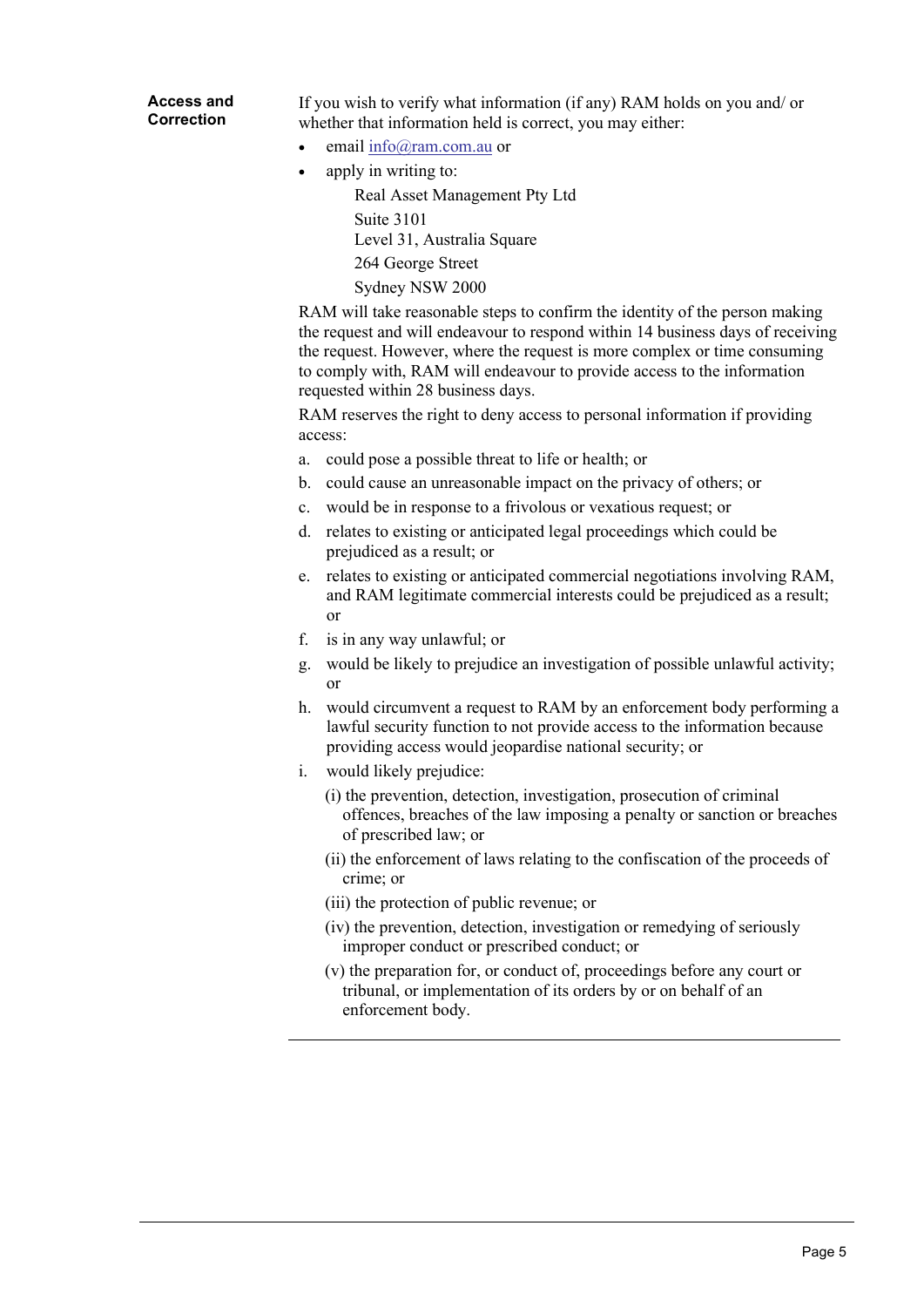| <b>Access and</b><br><b>Correction</b><br>(continued) | However, where providing access would reveal evaluative information<br>generated within the company in connection with a commercially sensitive<br>decision-making process, RAM may give the individual an explanation for the<br>commercially sensitive decision rather than direct access to the information.<br>Where there is disagreement about direct access or where direct access to                                                                                              |
|-------------------------------------------------------|-------------------------------------------------------------------------------------------------------------------------------------------------------------------------------------------------------------------------------------------------------------------------------------------------------------------------------------------------------------------------------------------------------------------------------------------------------------------------------------------|
|                                                       | personal information is impractical or inappropriate, RAM will discuss the<br>possible use of a mutually acceptable intermediary.                                                                                                                                                                                                                                                                                                                                                         |
|                                                       | If you advise RAM that your personal information held on you is inaccurate,<br>incomplete or not up-to-date, RAM will take reasonable steps to update the<br>information accordingly. Should there be a disagreement between RAM and<br>you about whether the personal information is complete or up-to-date then at<br>your request, RAM will take reasonable steps to associate a statement from<br>you that the information is not correct with the relevant record(s) held by<br>RAM. |
|                                                       | RAM reserves the right to levy a reasonable charge to meet the costs of<br>providing access to personal information, although there will be no charge for<br>lodging a request for access.                                                                                                                                                                                                                                                                                                |
|                                                       | RAM will provide reason(s) should it deny access to or correction of personal<br>information it holds.                                                                                                                                                                                                                                                                                                                                                                                    |
| <b>Identifiers</b>                                    | RAM will not use an identifier assigned to an individual by a Government<br>Agency or related body as its own identifier; nor will it provide such an<br>identifier to a third party without the individuals consent, unless:                                                                                                                                                                                                                                                             |
|                                                       | the use or disclosure is necessary for RAM to fulfil its obligations to the<br>a.<br>Agency or related body; or                                                                                                                                                                                                                                                                                                                                                                           |
|                                                       | b. one or more of Use and Disclosure section numbered items 1-4 (inclusive)<br>apply to the use or disclosure; or                                                                                                                                                                                                                                                                                                                                                                         |
|                                                       | the use or disclosure is by a prescribed organisation of a prescribed<br>c.<br>identifier in prescribed circumstances.                                                                                                                                                                                                                                                                                                                                                                    |
| Anonymity                                             | Wherever lawful and practical, RAM will give you the option of not<br>identifying yourself when dealing with the company.                                                                                                                                                                                                                                                                                                                                                                 |